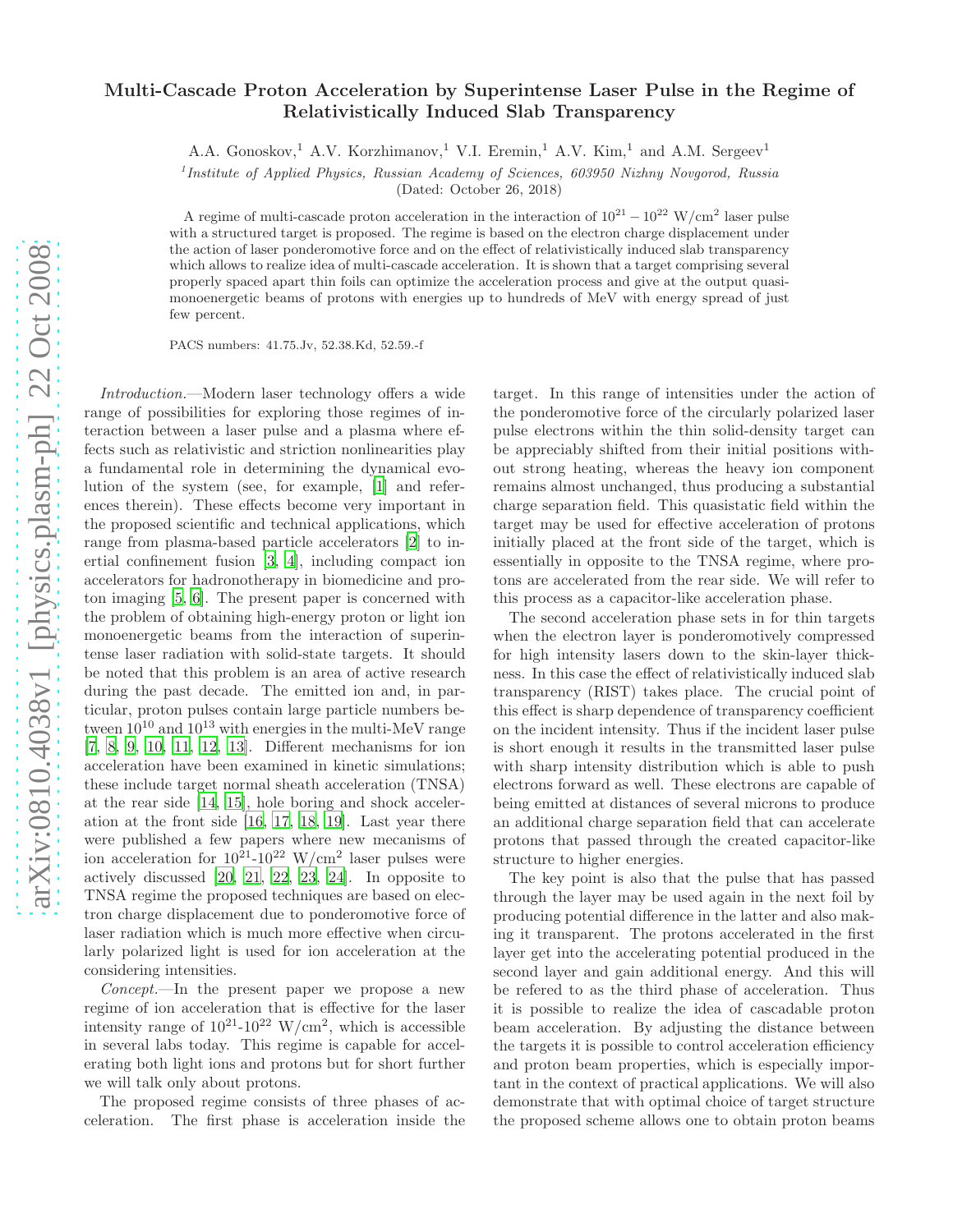

FIG. 1: (a) Typical stationary distribution of vector potential (blue solid curve) and of electron and ion concentrations (green dash-dotted and red dotted curves respectively). The laser energy flux is almost totally reflected, and electrons in the plasma layer are eventually pushed by the ponderomotive force that leads to formation of longitudinal electric field at the front side of the target, which itself can accelerate proton [\[23\]](#page-4-10); (b) The layer transparency coefficient in dependence on incident laser intensity. The intensity is normalized to the threshold value (2)

with energies of hundreds of MeV and a few percent energy spread in laser facilities available today.

Accelerating potential at RIST regime.—Let us consider irradiation of a thin foil with ions heavy enough to be supposed as immobile by a superintense laser pulse. Further we will consider laser pulse to be circularly polarized as to be sure that electron dynamics is dominated by radiation pressure and also to avoid effective electron heating by  $\mathbf{j} \times \mathbf{B}$  mechanism. We will also suppose the problem to be one-dimensional assuming the foil thickness to be much less than the transverse size of the laser beam. In this system one of the two regimes is realizing: if the intensity does not exceed some threshold value, an electromagnetic wave is reflected almost completely, it is a reflection regime; otherwise, essential part of the incident energy flux can be transmitted through and it is a RIST regime.

In the reflection regime, an electromagnetic wave penetrates into the electron layer only by the thickness of skinlayer which is less than the foil width. Plasma-field distributions arose during such interaction were considered in [\[26](#page-4-12)]. The analysis were based on Maxwell's equations and hydrodynamic equations for the electron component of plasma where the ion motion and plasma temperature were neglected. An example of such a quasi-stationary structure is given in Fig. 1a. Besides, charge redistribution in the plasma results in considerable drop in electrostatic potential that may be used for acceleration of positively charged particles, in case of they pass over the layer from the front to the rear boundary. The displacement of electrons (see Fig. 1a) and, hence, the magnitude of the potential drop depends on the incident radiation intensity and increase with intensity by the law [\[23\]](#page-4-10)

$$
kz_b \approx \frac{2\sqrt{I}}{n} \tag{1}
$$

where  $z_b$  is the coordinate of the shifted electrons boundary,  $k$  is the wave number of the incident wave,  $I$  is the laser intensity normalized to the so-called relativistic intensity  $I_{rel}$ [W/cm<sup>2</sup>]  $\approx 2.75 \times 10^{18} \lambda^{-2}$ [ $\mu$ m], and *n* is the unperturbed electron concentration normalized to its critical value at a given laser frequency (for overdense plasma  $n > 1$ ).

However, taking into account that  $z<sub>b</sub>$  cannot exceed the layer thickness L and making use of Eq.(1) at  $z_b \approx L$ , we can conclude that the reflection regime occurs only when the incident intensity is less than a certain threshold value

$$
I_{th} \approx \left(\frac{nkL}{2}\right)^2 \tag{2}
$$

If the incident intensity is comparable to or exceeds the threshold value, the RIST regime is realized. The important point is that the coefficient of transparency is quite rapidly increasing with intensity (see Fig. 1b) [\[26\]](#page-4-12). It means that the profile of transmitted pulse may be significantly sharpened, which results in enhanced ponderomotive force acting effectively on electrons. This force is able to push a part of electrons out of the slab thereby generating an additional accelerating field outside of the slab. The areal density of ejected electrons  $\sigma$  can be estimated as follows

$$
\sigma = \frac{1}{4\pi c} \max \left[ \frac{\partial A_{tr}(z, t)}{\partial t} \right] \tag{3}
$$

Here  $A_{tr}(z, t)$  is the shape of transmitted pulse. Simple calculations give that transmitted pulse with intensity of the order  $10^{22}$  W/cm<sup>2</sup> arising on the couple of waveperiods is able to carry away about 10  $\rm mC/cm^2$  and produce electric field of the order of  $10^{14}$  V/m which is comparable with that inside the slab. One-dimensional fully relativistic PIC code verified that the accelerating potential outside the slab may be comparable with or even more than that inside the slab. This effect occurs in the case of ultrashort  $( $30 \text{ fs}$ ) laser pulses when the transition$ from the reflection to the transparency is rapid.

Proton acceleration in a single layer.—In Fig. 2 the results of the interaction of a 30 fs (at FWHM of the Gaussian profile) laser pulse with a 100 nm gold foil are shown. The gold foil was placed at interval [0 nm; 100 nm]. The simulation used a system domain 16  $\mu$ m long with absorbing boundaries for fields and particles. A laser with wavelength 1  $\mu$ m and maximum intensity 10<sup>22</sup> W/cm<sup>2</sup> enters from the left boundary and interacts with a target located at 2  $\mu$ m from the left boundary. The target is composed of electrons and gold ions  $Au^{6+}$  at solid density (overdense parameter  $n = 100$ ). The simulation cell size is  $0.9\lambda_{D0}$ , with  $\lambda_{D0} = 5 \times 10^{-8}$  cm representing the initial Debye length of the electrons. The initial electron and ion temperatures were 1 keV.

In Fig. 2 the white-to-black shades show spacetime dynamics of a longitudinal accelerating electric field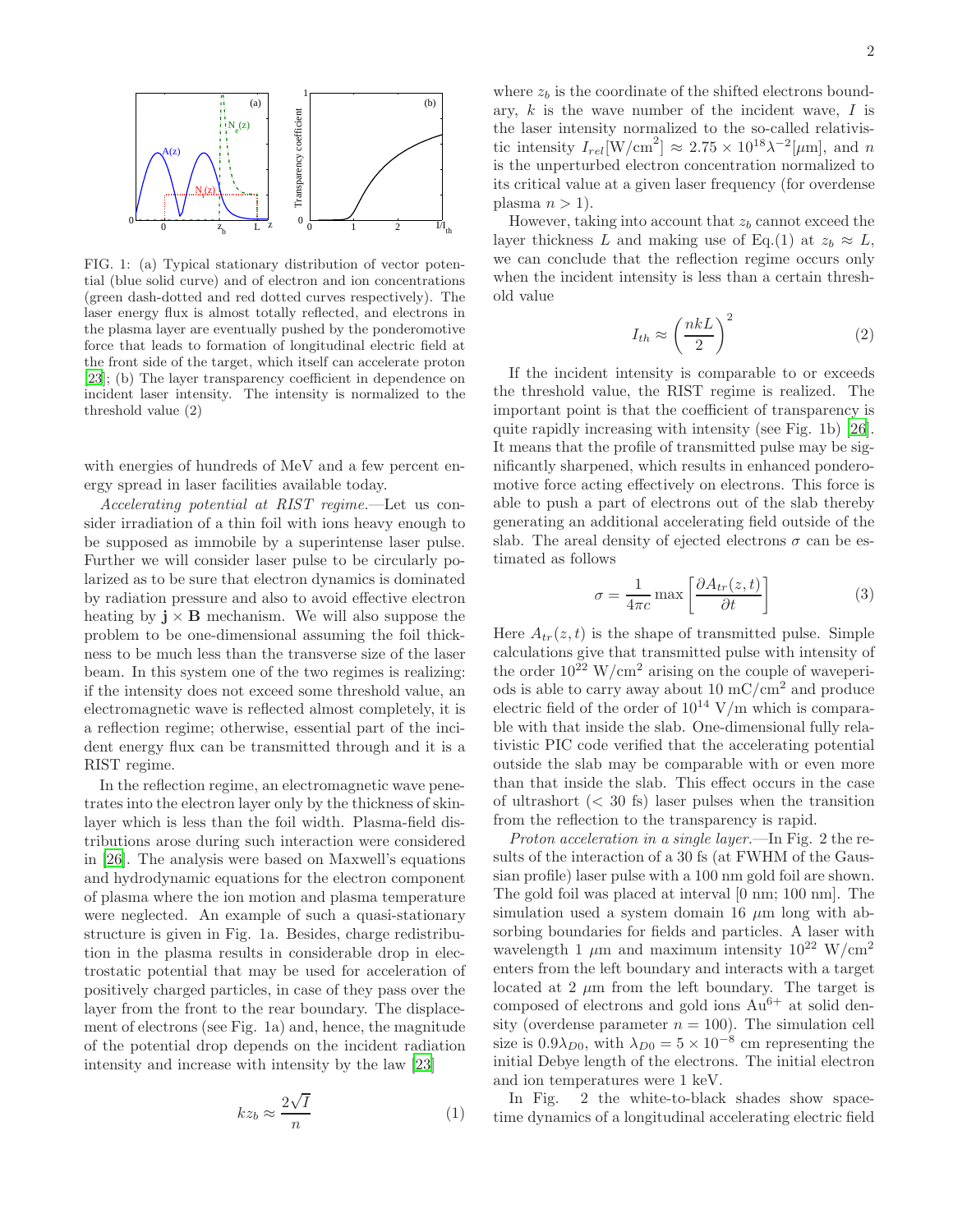

FIG. 2: The space-time diagram of the longitudinal electric field dynamics in the interaction of a single gold foil and a 30 fs laser pulse of peak intensity  $10^{22}$  W/cm<sup>2</sup>. Gold foil initially was placed at interval [0 nm; 100 nm]. At the moment about 30 fs the transition form the refection regime to the RIST regime is clearly seen

where its maximum is of the order of 0.9 PV/m. Protons can gain their energy mostly in the regions where this field is large (dark regions). The protons whose trajectories pass through the dark regions, thus providing maximal final energy, have optimal initial position. As is clearly seen in the figure, two points should be emphasized. Firstly, the optimal position of the layer with accelerated protons is on the front side of the thin foil rather than on its rear one. Secondly, it is important to control the moment of injecting a proton beam in the foil because the accelerating potential we want to use is formed by the pushed out bundle of electrons only for a short time. To provide a possibility to control the moment protons are injected into a plasma layer the proton layer should be placed at some distance before the substrate of heavy ions foil.

We have observed the described dynamics in a series of numerical computations in which we found the optimal position of the proton layer. In the numerical experiment shown in Fig. 3 we used a laser pulse with the same parameters as in Fig. 2. The target comprised two layers 100 nm thick spaced apart by 200 nm. The first layer consisted of protons and electrons in equal concentration of  $1.12 \times 10^{22}$  cm<sup>-3</sup> (the overdense plasma parameter being about 10). The second layer was taken the same as in Fig.2 simulation. Our simulations demonstrated that more than half of the protons from the proton layer formed a quasi-monoenergetic proton beam that was accelerated up to energies of about 50 MeV.

We would like to note that the plasma slab works also as a proton lens and we obtained the effect of temporal proton beam focusing. The focusing occurs because the faster protons in the leading part of the proton beam have



FIG. 3: (a) Trajectories (dashed lines) of a number of protons having different initial positions in the case of a target comprised of proton and gold layers spaced apart and irradiated by a 30 fs laser pulse of peak intensity  $10^{22}$  W/cm<sup>2</sup>. The black-to-white shades show a longitudinal accelerating electric field as well; (b) the diagram of final energy in dependence on initial proton position; (c) the final proton energy distribution

smaller acceleration than the lagging protons that move with smaller velocity and get into a high accelerating field. This results in formation of a proton beam with small energy spread and highly localized in space (or in time - short proton pulse) as well.

Multi-cascade regime.—As was stated above one of the essential advantages of the proposed scheme is that after RIST effect occurs the laser radiation begins to penetrate through gold foil almost without any reflection. So that the process of proton acceleration may be repeated again in the next plasma layer. For this we should place the heavy ion foil following the first substrate at such a distance that the protons could get into it at the instant the laser pulse passed through the first accelerating layer produces the largest potential drop in the second layer. To achieve the best result we can fit both the interval between the layers and layer thickness. However, numerical modeling shows that quite a good result may be obtained using a second plasma layer of the same thickness as the first one. For optimal parameters at first layer the accelerated proton beam escapes it almost at the instant it becomes transparent. It takes the transmitted laser pulse propagating with the speed of light less time to pass the interval between the layers than needed for the proton beam. As some part of the incident intensity reflects from the first layer in the RIST regime it needs some time for the transmitted intensity to reach the threshold value on the second layer. This time delay allows one to synchronize the moment of proton beam arrival to the second slab with the moment when the RIST effect occurs in this slab. This means that there exists a distance between the layers at which the proton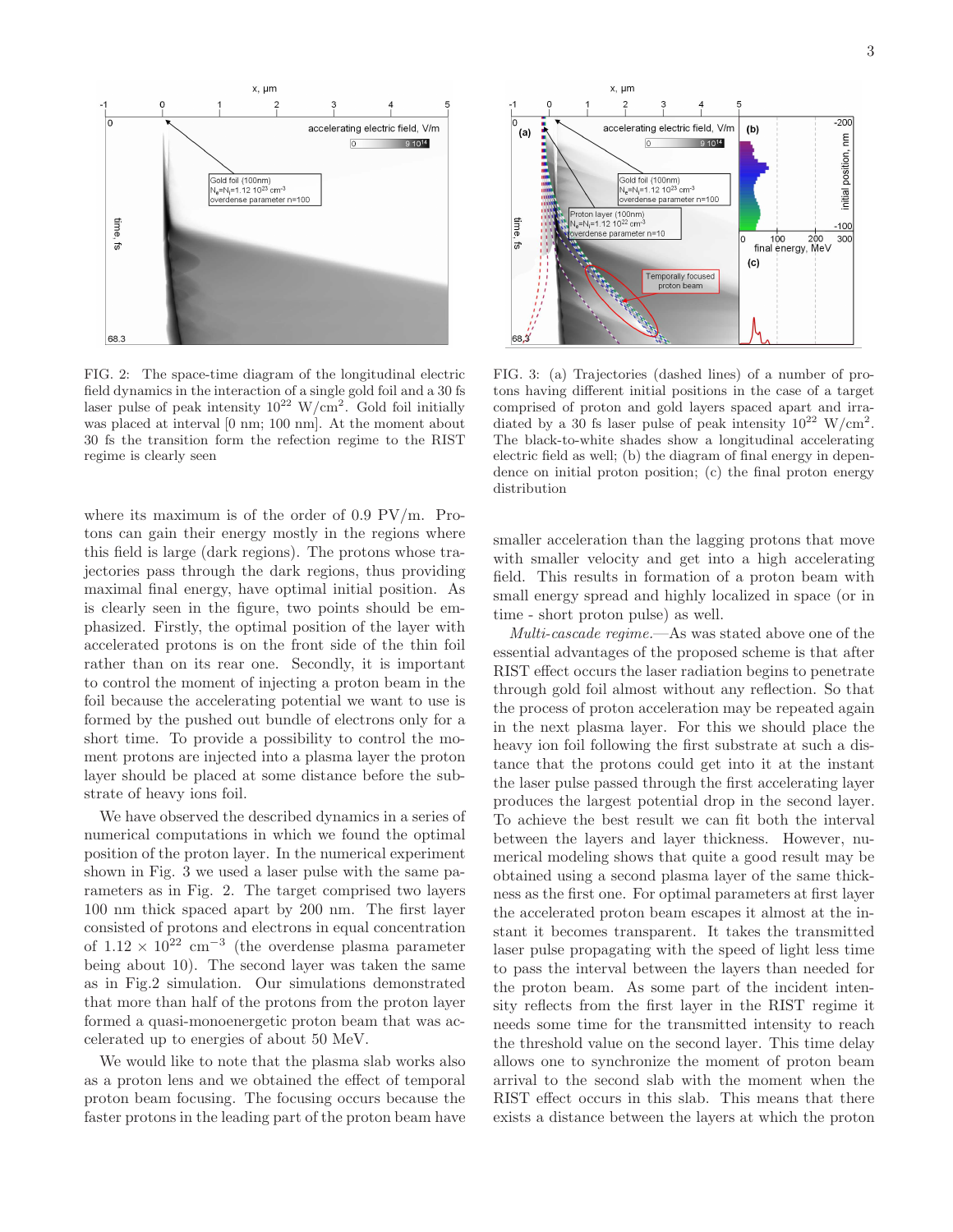

FIG. 4: Proton acceleration in the case of target consisted of four gold foils. Panels (a-c) show the same as in Fig.3

beam transits into the second layer at the instant RIST effect occurs. It is also important to note that accelerating layers do not work independently. The dynamics of laser-slab interaction is affected by electrons expelled out of the previous layers. So this dynamics may be quite a complex in nature.

After the optimization of single-layer acceleration process the positions of other layers may be optimized one after another in order of their interaction with laser pulse. We used this method in our numerical experiment to construct a target containing four layers. In the constructed model, the proton beam consisted of 10<sup>9</sup> particles per  $\mu$ m<sup>2</sup> is formed in the first accelerating layer, passes all the four cascades, is successively accelerated in them, and as a result has the output energy of about 220 MeV with rather small energy spread of just 2.3% (see Fig.4c).

The results of numerical experiment on generation of accelerated proton beam on a target comprising four accelerating layers are demonstrated in Fig.4. Like before, we considered a laser pulse with Gaussian profile, peak intensity  $10^{22}$  W/cm<sup>2</sup>, and 30 fs duration. The target consisted of a proton containing layer and four identical accelerating layers. The intervals between the targets are shown in Fig.4.

Fig. 4a depicts trajectories of different protons and a charge separation accelerating field in the plane of longitudinal coordinate and time. Of course, numerical fitting of parameters cannot determine accurately parameters of a real target but it gives a good illustration of the capabilities of the proposed scheme of proton acceleration. In other words, the carried out qualitative numerical experiments enable us to state that multi-cascade targets with optimally chosen layer thicknesses and intervals between them may be used in real experiments for producing mono-energetic proton beams with energies up to several hundreds of MeV.

Conclusion.—We have examined a new laser driven

proton or light ion acceleration mechanism that results from the interaction of high intensity circularly polarized laser pulses with thin foils. This mechanism relies on the acceleration by longitudinal charge separation fields generated in the ponderomotively predominant regime of laser-plasma interaction, which proceeds through two distinct phases. In the first phase, the longitudinal accelerating field is produced inside the target due to electron displacements by the ponderomotive force of the incident laser pulse. When the electron displacement reaches the rear side the thin foil is rapidly becoming transparent allowing the leading edge of the laser pulse passing through to be very sharp. This second phase, which we call as RIST effect, results in the enhanced ponderomotive force acting on the rear side electrons expelling them out of the target. These expelling electrons can contribute significantly to the accelerating field.

The key point of the RIST regime is that the slab becomes almost transparent for radiation and thus allows it to pass through. So that this radiation may be used at the next slab and so forth. This effect underlies the proposed regime of multi-cascade proton acceleration. The number of possible cascades is determined by laser pulse properties. Firstly, it energy should be enough to go through all cascades as it loses some part of energy on each plasma slab. Secondly, taking into account that the laser pulse has maximal intensity only in focal spot the total thickness of the target should not exceed the Rayleigh length.

Particle-in-cell simulations show that this regime of ion acceleration is especially effective in the intensity range of  $10^{21} - 10^{22}$  W/cm<sup>2</sup> and pulses with ultrashort durations, less than 30 fs, and allows to generate actually a monoenergetic beams of ions. The main advantages of this mechanism of acceleration is that the ion energy can be eventually multiplied by using several space-separated foils. In simulation presented above the proton beam with energy of 220 MeV and energy spread of 3% was generated in a multi-cascade target comprising of four identical gold foils of 100 nm thickness.

- <span id="page-3-0"></span>[1] G.A. Mourou *et al.*, Rev. Mod. Phys. **78**, 309 (2006).
- <span id="page-3-1"></span>[2] T. Tajima and J.M. Dawson, Phys. Rev. Lett. 43, 267 (1979).
- <span id="page-3-2"></span>M. Tabak *et al.*, Phys. Plasmas 1, 1626 (1994).
- <span id="page-3-3"></span>[4] S.C. Wilks et al. Phys. Rev. Lett. **69**, 1383 (1992).
- <span id="page-3-4"></span>[5] S.V. Bulanov *et al.*, Phys. Lett. A **299**, 240 (2002).
- <span id="page-3-5"></span>[6] M. Borghesi et al., Rev. Scient. Instrum. **74**, 1688 (2003).
- <span id="page-3-6"></span>[7] H. Schwoerer  $et$  al., Nature **439**, 445 (2006).
- <span id="page-3-7"></span>[8] B.M. Hegelich et al., Nature 439, 441 (2006).
- <span id="page-3-8"></span>[9] S.P. Hatchett  $et$  al., Phys. Plasmas  $7, 2076$  (2000).
- <span id="page-3-9"></span>[10] A.J. Mackinnon et al., Phys. Rev. Lett. 88, 215006 (2002).
- <span id="page-3-10"></span>[11] L. Willingale *et al.*, Phys. Rev. Lett. **96**, 245002 (2006).
- <span id="page-3-11"></span>[12] L. Robson *et al.*, Nature Phys. **3**, 58 (2007).